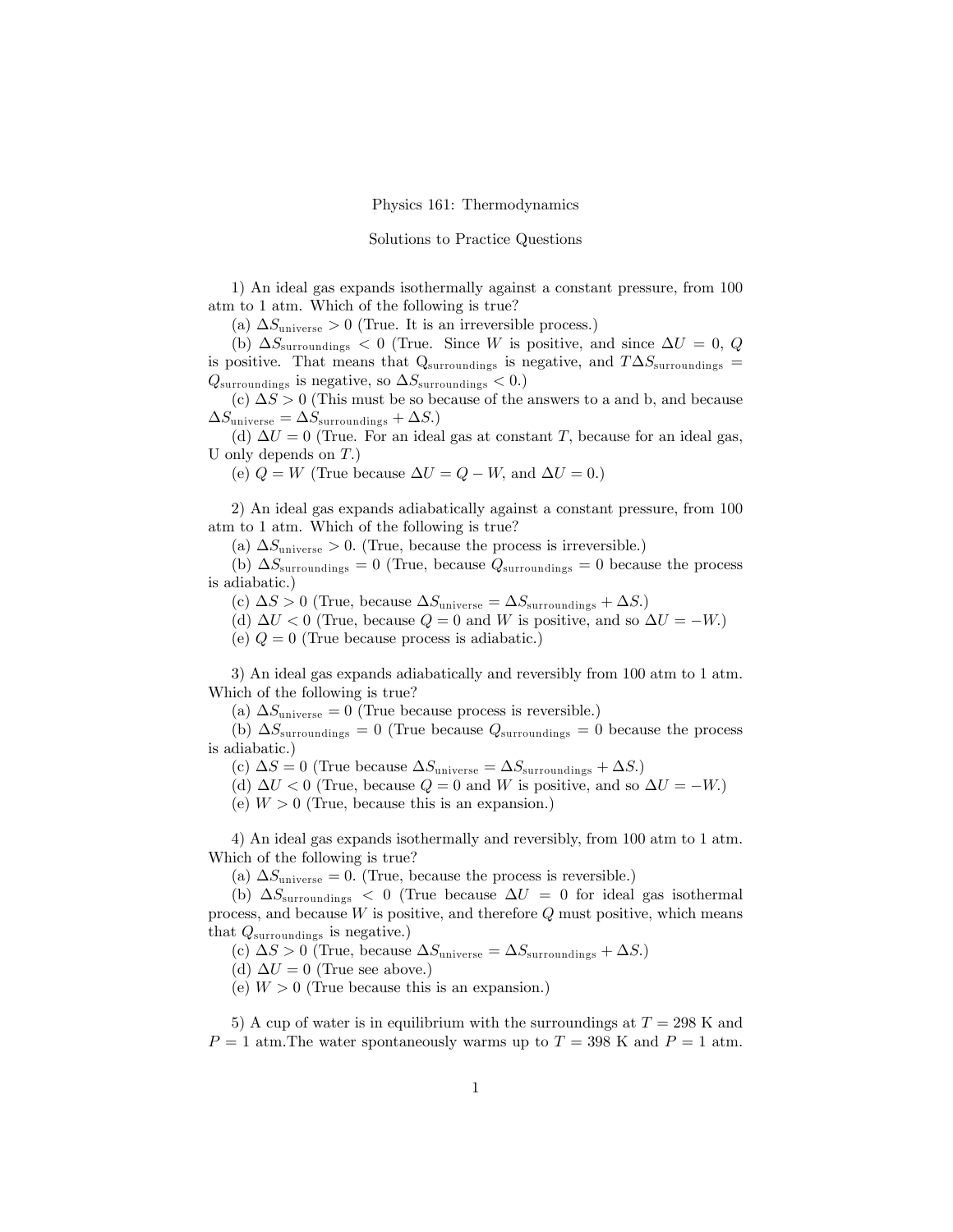Take  $C_P$  and  $C_V$  to be independent of temperature. Which of the following is true?

(a)  $\Delta S_{\text{universe}} < 0$  (True, because this is an *impossible* spontaneous process!)

(b)  $\Delta S_{\text{surroundings}} < 0$  (True, because  $\Delta S > 0$ ,  $\Delta S_{\text{universe}} < 0$ , and  $\Delta S_{\text{universe}} =$  $\Delta S_{\rm surroundings} + \Delta S.$ 

(c)  $\Delta S > 0$  (True, because  $\Delta S = C_P \ln \left( \frac{398}{298} \right)$ .)

(d)  $\Delta U = C_V \times (398 \text{K} - 298 \text{K})$  (False, because the volume may change, and  $\left(\frac{\partial U}{\partial V}\right)_t$  may not be zero for water as it is for an ideal gas.)

(e)  $\Delta H = C_P \times (398\text{K} - 298\text{K})$  (True, because the process takes place at constant pressure.)

6) Two glass bulbs each having a volume of 1 liter are connected by a stopcock. Initially there is a mole of He gas in one bulb, and a mole of  $N_2$  gas in the other bulb. When the stopcock is opened, the gases mix. In equilibrium there is 1/2 a mole of each type of gas in each bulb.

(a)  $\Delta S_{\text{universe}} > 0$  (True because this is a spontaneous process.)

(b)  $\Delta S_{\text{surroundings}} = 0$  (True because  $\Delta U = 0$  for ideal gas at constant T, and then Q=W, but W=0 because the bulbs do not change size.)

(c)  $\Delta S > 0$  (True, because  $\Delta S_{\text{universe}} = \Delta S_{\text{surroundings}} + \Delta S$ ..)

7) Two glass bulbs are connected by a stopcock. Initially bulb A is filled with  $n$  moles of Helium, and bulb B is empty. When the stopcock is opened, the He distributes uniformly throughout the system. If bulb B is 3 times larger than bulb A, what is the change in entropy? Assume ideal gas behavior.

- (a)  $\Delta S = 0$
- (b)  $\Delta S = nR \ln 2$
- (c)  $\Delta S = nR \ln 3$
- (d)  $\Delta S = nR \ln(4/3)$
- (e)  $\Delta S = nR \ln(3/4)$

(f)  $\Delta S = nR \ln 4$  (This is the answer, because the available space per particle increases 4-fold, and the multiplicity  $W$  should go as the available volume raised to the power N;  $\Delta S = k \ln \left( \frac{\tilde{V}_{\text{final}}^N}{V_{\text{initial}}^N} \right) = Nk \ln \left( \frac{V_{\text{final}}}{V_{\text{initial}}} \right) = Nk \ln 4.$  Alternatively, we could imagine the gas doing reversible work on a piston, use the fact that  $\Delta U = 0$  for ideal gas at constant T, so  $Q = W$ , and then calculate  $W = \int P dV$  $nRT\ln\left(\frac{V_{\text{final}}}{V_{\text{initial}}}\right) = nRT\ln 4.$  Now  $Q/T = \Delta S = nR\ln 4.$ )

8) If  $C_V$  for an ideal gas is  $(5/2)$  nR, what is  $C_P$ ?

- (a)  $7/2$  nR (This is the answer, because  $C_P = C_V + nR$  for ideal gas.)
- (b) 3/2 nR
- (c) 5/2 nR

9) For a process which takes place spontaneously at constant pressure, the following must be true:

- (a)  $\Delta H = Q$  (True, because  $\Delta H = Q$  at constant pressure.)
- (b)  $\Delta U = Q$  (False, because  $\Delta U = Q$  only at constant volume.)